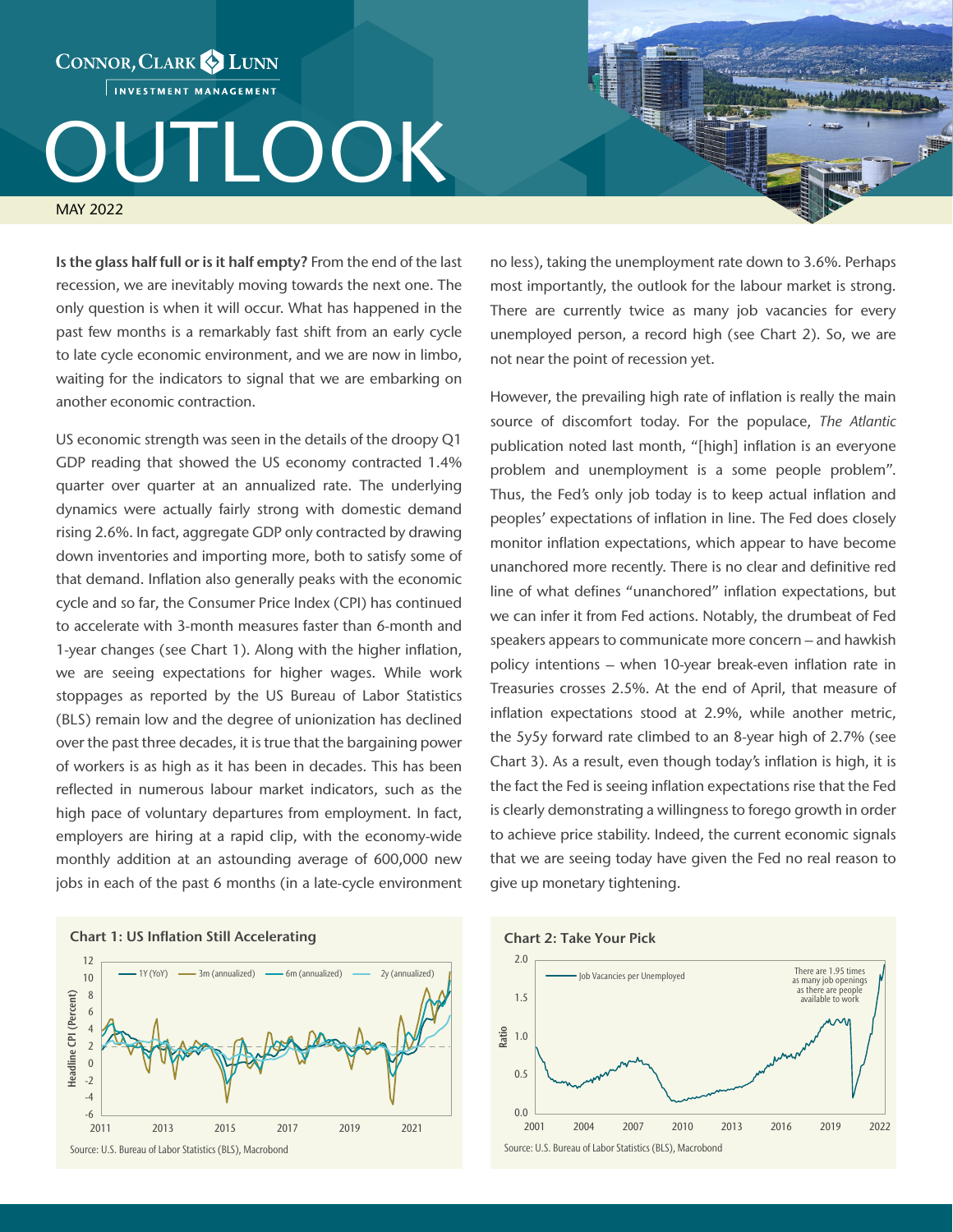## LESSONS LEARNED

At the Federal Open Market Committee (FOMC) meeting in early May, Fed Chair Powell gave markets a bit of a reprieve stating he believed a soft-ish landing was within the Fed's capabilities, and importantly downplayed the need for more aggressive 75 bps rate hikes (though put forward explicit guidance that 50 bps hikes were likely for at least a couple of upcoming meetings). Equity markets rallied 3% on the day (though it was short lived).

Indeed, the Fed and other central banks have now learned a lesson from the recent successive cycles of injecting ever more liquidity, more quantitative easing (QE), and lower rates (see September 2019 *Outlook*). There is indeed a price to be paid for all the generous supportive policy – inflation – and we are now paying it. The consequence is that the prevailing assumption that the Fed will come to the rescue when financial markets tumble, is likely gone, at least for now. Indeed, the Fed will distinguish between routine volatility in markets and intervention-worthy financial stability threats. It was earlier on the same day as the May FOMC meeting that former New York Fed President Bill Dudley suggested that equity declines are "…exactly what the Federal Reserve wants to happen." Such a deterioration in asset prices would bring some of the excess demand back in line with the longer-term trend rate by reducing some of the positive wealth effect (see Chart 4). But it does imply that despite the strong growth today, market risks lie ahead, a sentiment to which we remain attuned.

## CAPITAL MARKETS

It has been hard to find a place to hide from the sell-off in financial markets as April extended another difficult month in markets, with both equity and bond markets down during the month.



Investor sentiment across both retail and institutional investors is getting bearish; equity exchange-traded funds posted their largest outflow in three years. This led to the S&P 500 falling 8.7% in April, while the Nasdaq dropped 13.3% as growth sectors like technology saw valuations hit by rising interest rates. The S&P 500 has now fallen by 13% over the first four months of the year, the worst start to a year since 1939. Stocks globally were also hard hit, with the MSCI ACWI posting a 6.5% drop in local currency terms. In Canada, the S&P/TSX Composite saw a more modest 5% decline in April, outperforming many equity indices globally because of its heavy weighting in energy stocks and comparatively light weight in the tech and health care sectors. On a year to date basis as of the end of April, Canada's outperformance has been notable with the market posting just a 1.3% decline.

The acceleration in monetary policy tightening was reflected in government bond yields globally. Among the most notable moves, the US 10-year Treasury yield touched 3% for the first time since November 2018, effectively doubling in level from just 1.5% 4 months ago. Similarly, the German 10-year bund yield touched 1% for the first time since 2015. While the Eurozone economy is set to weaken due to the war, inflation overshadowed, with the preliminary April estimate for headline inflation in the Eurozone at 7.5% year-over-year, a new record since the formation of the euro. Canadian yields moved higher alongside other developed economies, and at the end of April, the 10-year yield sat just shy of 3%.

## PORTFOLIO STRATEGY

We remain mindful of the new environment for many market participants of high inflation and rising rates. Paramount among these market dynamics is that the Fed is of a single mind today, tightening policy sufficiently to slow inflation. We expect swift